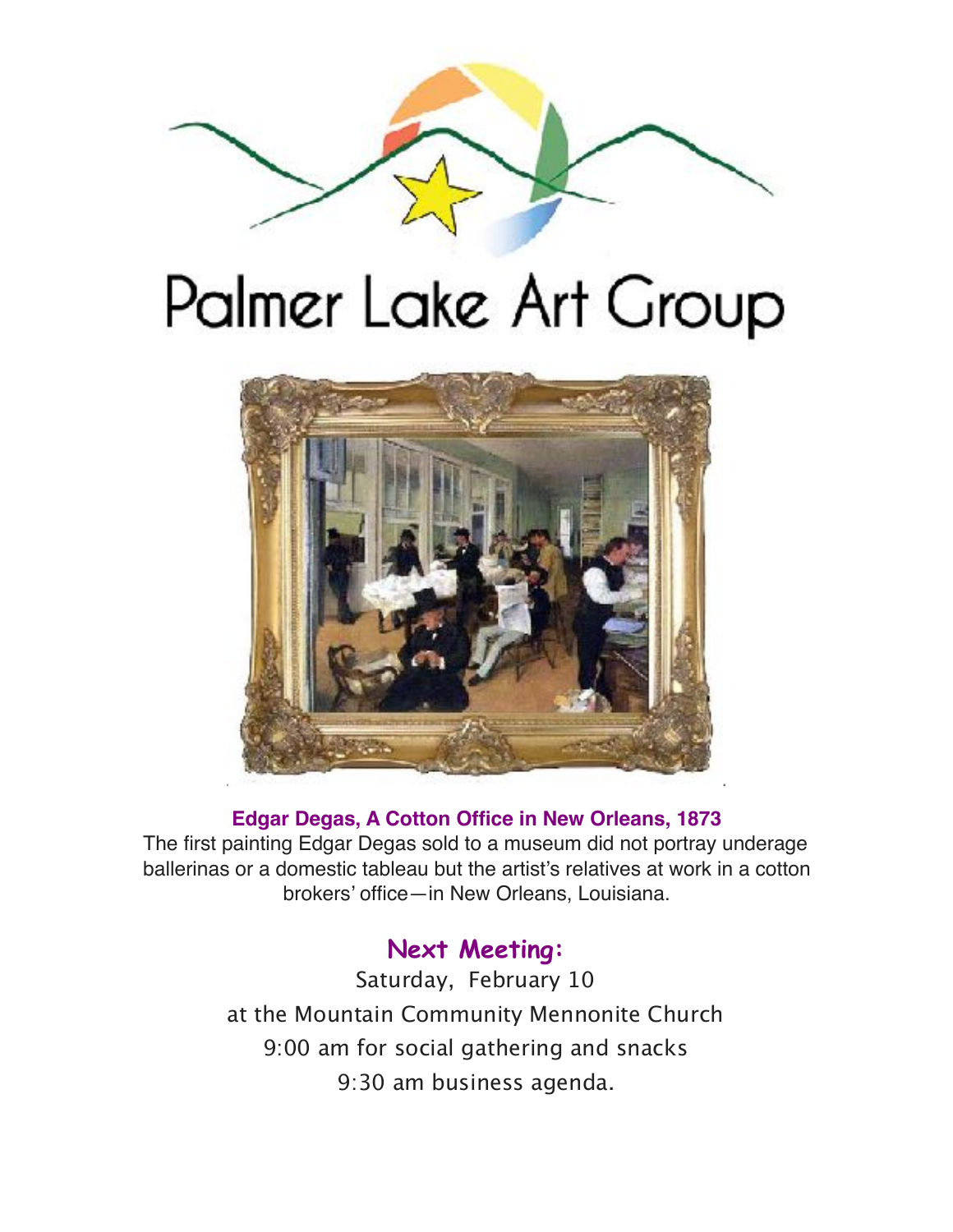# **Agenda:**

Welcome members and guests Thanks to those who provided refreshments Sunshine committee report Approve minutes from January Treasurer's Report Winter Show Discussion Library Drawing Classes PLAG Investments PLAG Collectibles For Sale Other Business Program - Critique of Member's Artwork

# **Program for January Meeting**

Bring an item (painting, fabric art, etc.) that you would like to get an critique on or may be at a stumbling point on.. Items may be finished or in progress. We will discuss the works and gently critique them. And who knows, you may pick up some fresh ideas to get you going again! Open to all members, and any art. Thanks,

Susie

# **A Word from the President**

Great Winter Show! Thanks to all those who put it together. We are now doing some community outreach in the form of free drawing classes at the Monument Library twice a month on Thursdays from February to May. If you are interested in teaching a class, sign up at the next meeting, or call me. Not only is this a way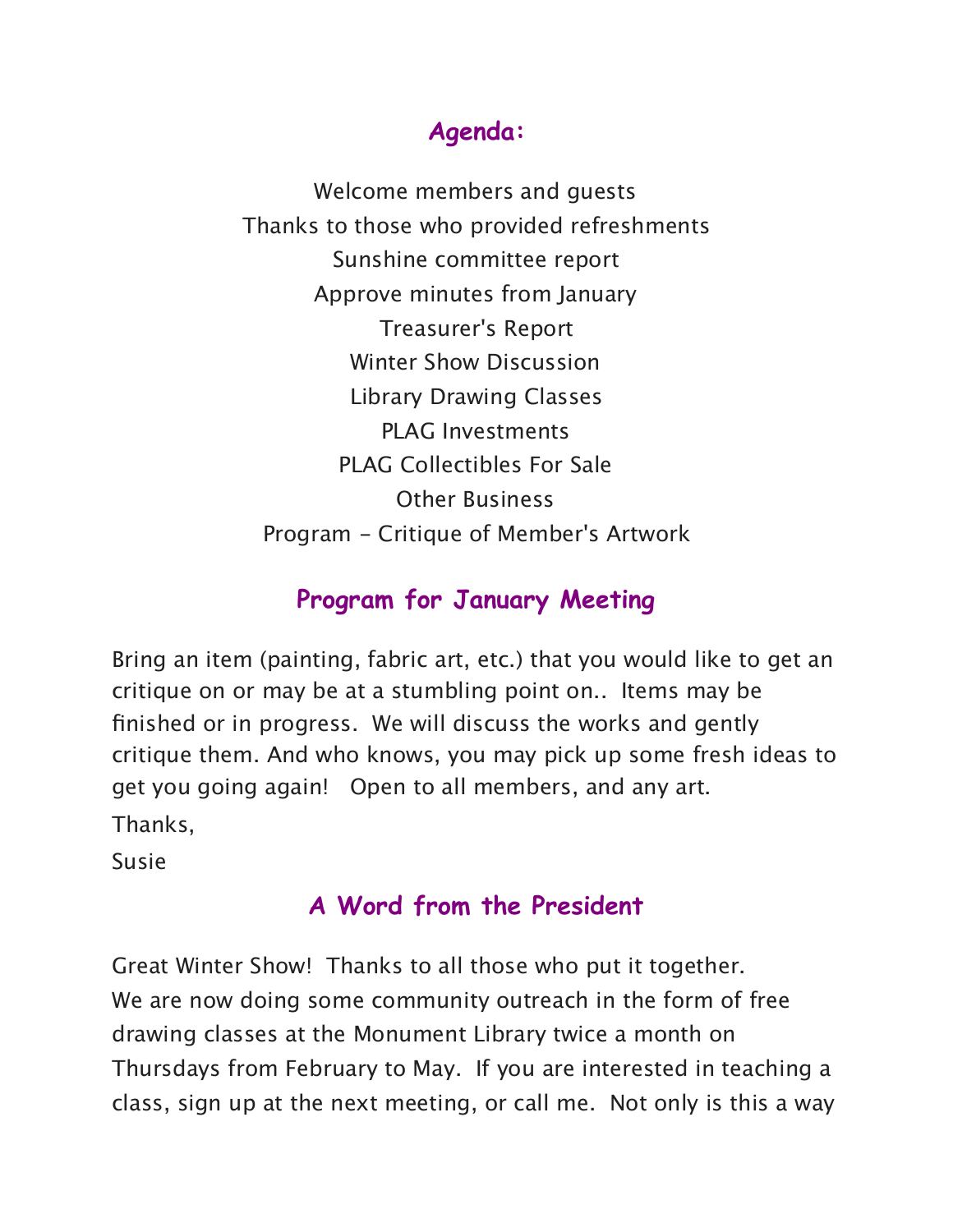of giving back to the community, it may also bring new members into the group.

Jim



Judy Martin Feb 4 Lynn Roth Feb 14 Jim Sawatzki Feb 14 Margarete Seagraves Feb 27 Norman Smith Feb 22 Bonnie Wendelburg Feb 4

## **Member News**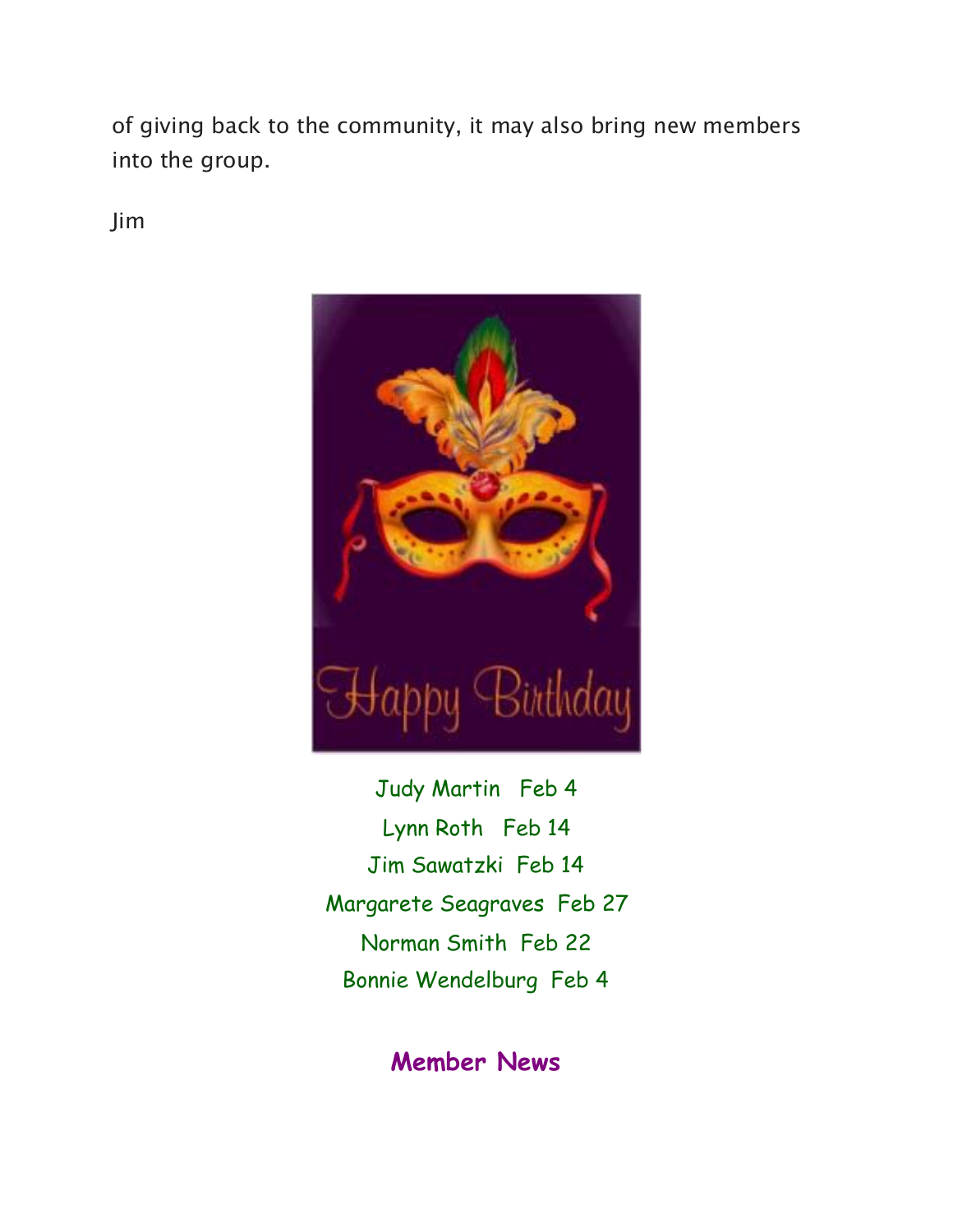## From John DeFrancesco

John DeFrancesco will teach a two-day workshop, "Oil painting with palette knives," April 25-26, noon to 3 p.m. at the Colorado Springs Senior Center on Hancock Ave. Cost is \$33. Registration at [csseniorcenter.com](http://csseniorcenter.com/).

# From Patty Schmidt

Members, our next PLAG meeting is very important for all. We are going to have a Silent Auction of the artifacts belonging to the Art Group. You have an opportunity to buy any one of these items. Please come and participate as these are valuable and members will have first right of ownership before PLAG offers these items to the outside. The appraisal is an old one, so possibly the items are more valuable at this time. Items will be on display during the meeting. Rules of the auction will be announced at that time.







From Irene Pallon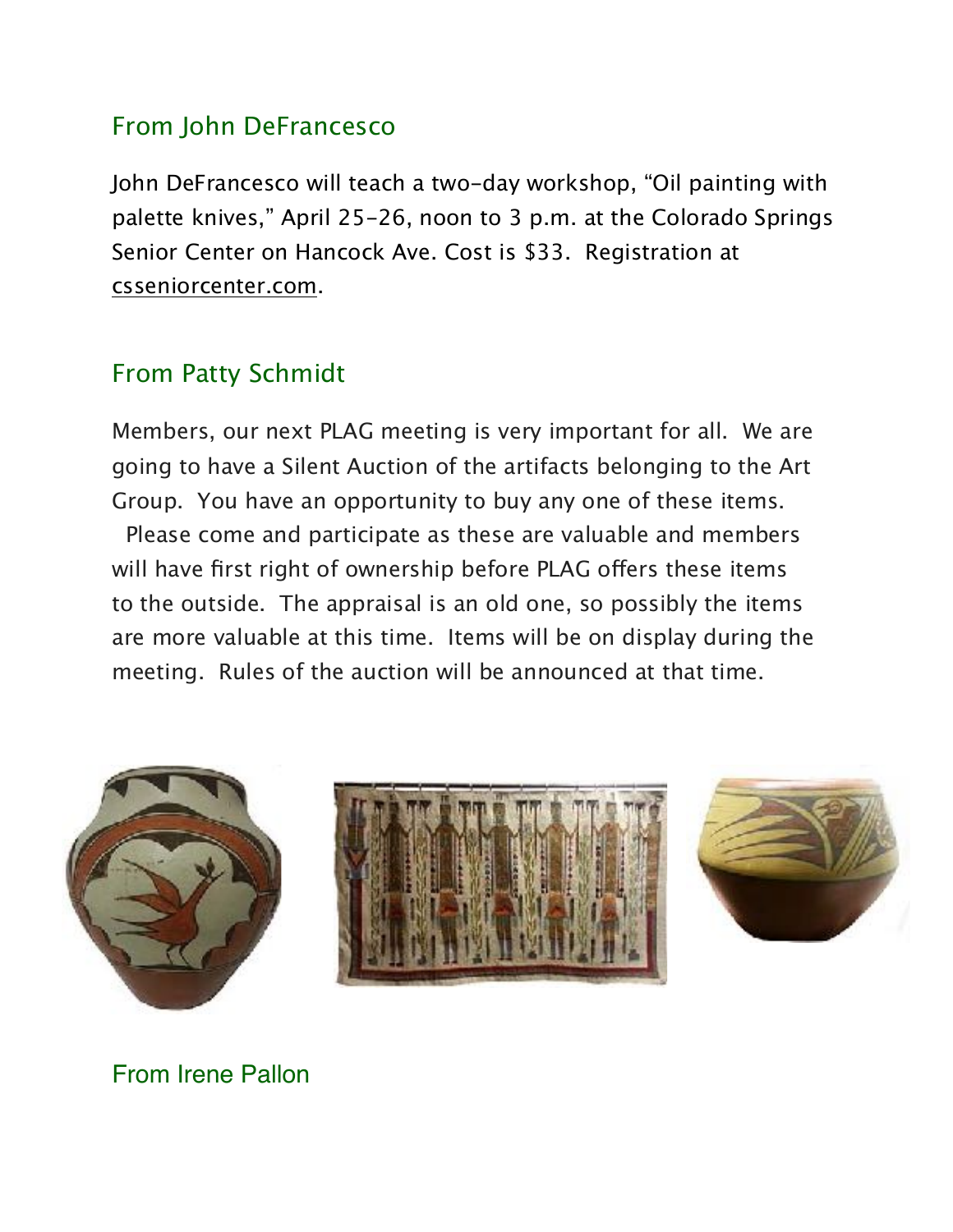If there is someone you know that is part of the group that is undergoing surgery or is in poor health or is in chemo; please let us know so we can cheer them up with a card. If there is someone you know that is part of the group that has lost a family member, please let us know so we can send our card.

The sunshine committee is a great way to say something when you can't find the words yourself.

We are pleased that no one has needed such a card during the first 25 days of this new year. This is just a reminder, that we are here for our members and wanted to stay committed as even a small card can make a diference in the lives of our dear members.

PLAG Sunshine Committee Irene Pallon John DeFrancesco

# **January 2018 Minutes:**

## **PLAG MINUTES-January 13, 2018**

Officers of the Board in attendance: Marcie Edwards, Bonnie Sands, Linda Roberts, Jim Sawatzki, Carolyn Stolz. 

There were 18 PLAG members in attendance.

## **Welcome:**

Board President, Jim Sawatzki, called the meeting to order at 9:35 and welcomed guests. He thanked those who brought refreshments.

### **Approval of the Minutes:**

A motion was made by Patricia Schmidt and seconded by Irmi Knoth to accept the minutes of the December meeting as written. Motion carried.

### **New Officers for 2018:**

The following officers, elected at the December meeting, were formally introduced: Jim Sawatzki, President Bonnie Sands, Vice President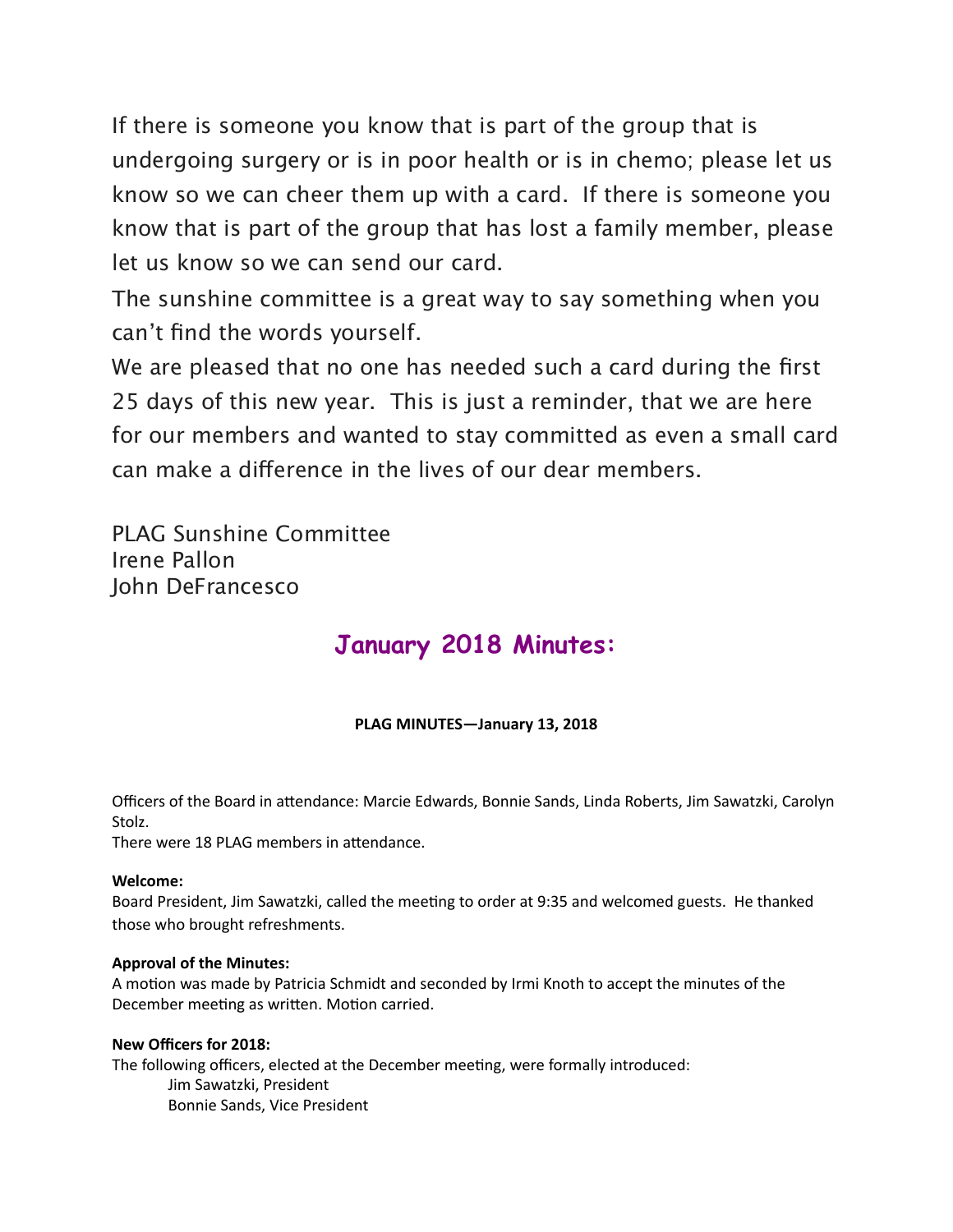Carolyn Stolz, Treasurer Marcie Edwards, Corresponding Secretary Linda Roberts, Recording Secretary

#### **New Business:**

- 1. Jim notified the members that there have been some security issues at PLAG's meeting venue in the Mennonite Church. As PLAG is presently storing @\$5,000 worth of artwork/ artifacts donated to PLAG throughout the years, two concerns were brought up:
	- a. Using the old contract with the church as a reference, Jim would negotiate a new agreement for the use of the meeting/storage spaces. The new contract would specifically outline liability insurance for PLAG property being stored.
	- b. Patricia Schmidt expressed her ongoing interest in selling the artwork/artifacts to those interested. She made a motion, seconded by Irmi Knoth that the items be set out for sale at the next meeting for a PLAG members only sale/auction. The motion carried. It was further suggested that unsold items next be offered to the general public for sale or for consignment.
- 2. Jim solicited suggestions for possible venues for upcoming shows. Locations included: one of the local high schools during a vacation period, local restaurants, the Colorado Springs airport, the new retirement village being constructed on Jackson Creek Rd. The Art Committee was charged with considering these venues and possibly suggesting others.

#### **Treasurer's Reports:**

Susie Arnold, Treasurer for 2017, presented the reports. Following a clarification regarding the \$1,000 in Scholarship funds, Marci Edwards made a motion, seconded by John DeFrancesco that the Treasurer's Report be accepted as presented.

## **Treasurer's Report November, 2017**

Savings beginning balance 45,449.31

Ending balance 45,449.31

 $(Scholarship = $1,000.00, Savings = $44,449.31)$ 

Checking Beginning Balance 8,042.89

Deposit 0.00

Expenses 1,671.80

Ending Balance 6,371.09

Expenses:  $MCMC = 100.00$ 

 $Gazette = 116.00$ 

Stamps  $= 9.80$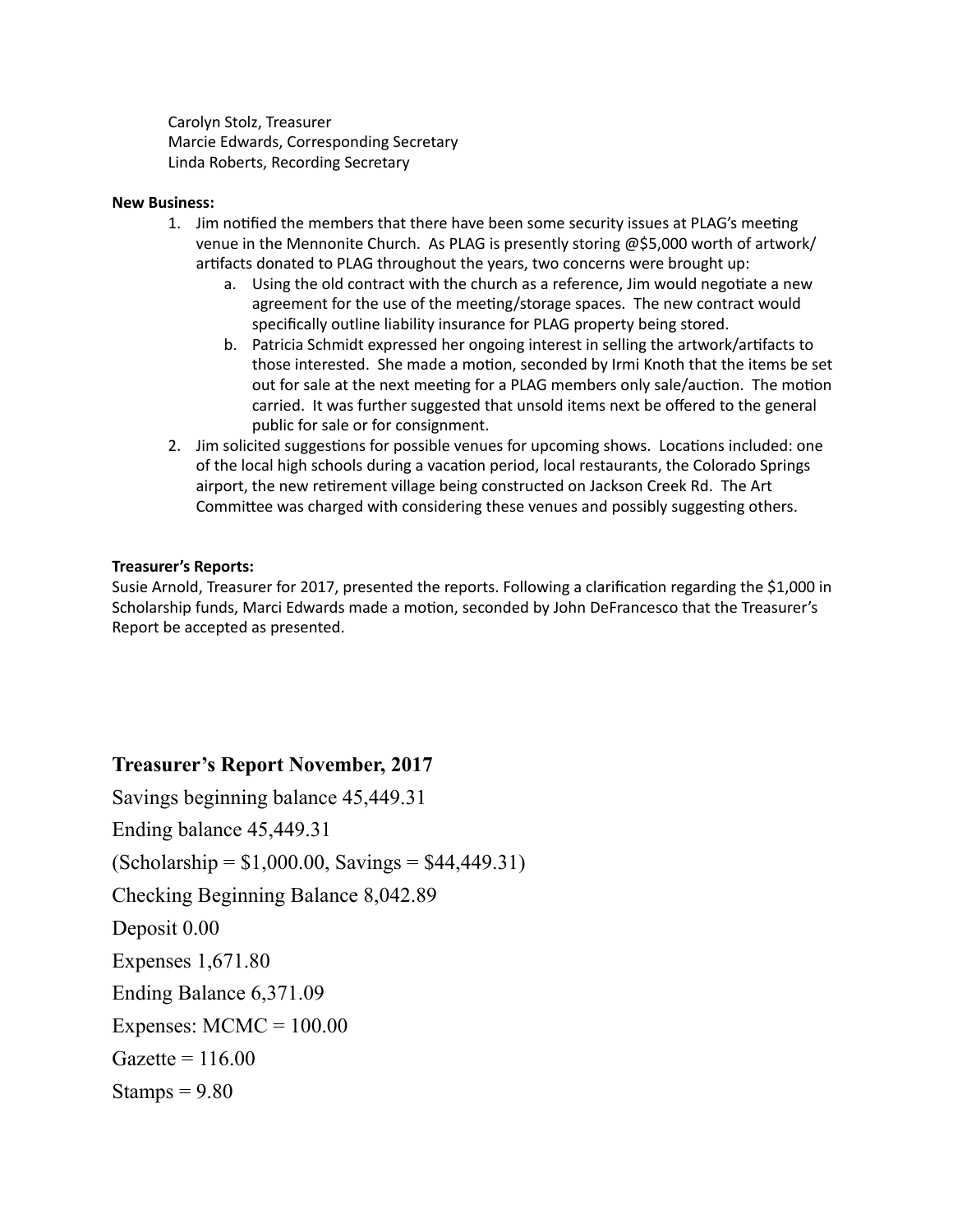$TLCA = 500.00$ Directors ins  $= 561.00$ Farmers =  $385.00$ Total =  $1,671.80$ 

Note: It was voted that the \$900 in sponsor donations would be separated from other funds to be the starting basis for the 2018 scholarships, so I have reserved that in the savings account, and added the \$100 donation from October to it, giving us \$1000 as a start on the 2018 scholarships.

Submitted by Susie Arnold, Treasurer

## **Treasurer's Report December, 2017**

Savings beginning balance 45,449.31 Interest 11.33 Ending balance 45,460.64  $(Scholarship = $1,000.00, Savings = $44,460.64)$ Checking Beginning Balance 6,371.09 Deposit 361.00 Expenses 2.318.25 Ending Balance 4,413.84 Deposit: Dues =  $75$ , luncheon =  $286$ Expenses:  $MCMC = 100.00$ U of Denver  $= 1500.00$ Susan  $A = 102.25$  postcards/posters for show Bella Pannini  $= 616.00$  xmas luncheon  $Total = 2318.25$ Submitted by Susie Arnold, Treasurer Note: The scholarship funds money is in the savings account and noted above.